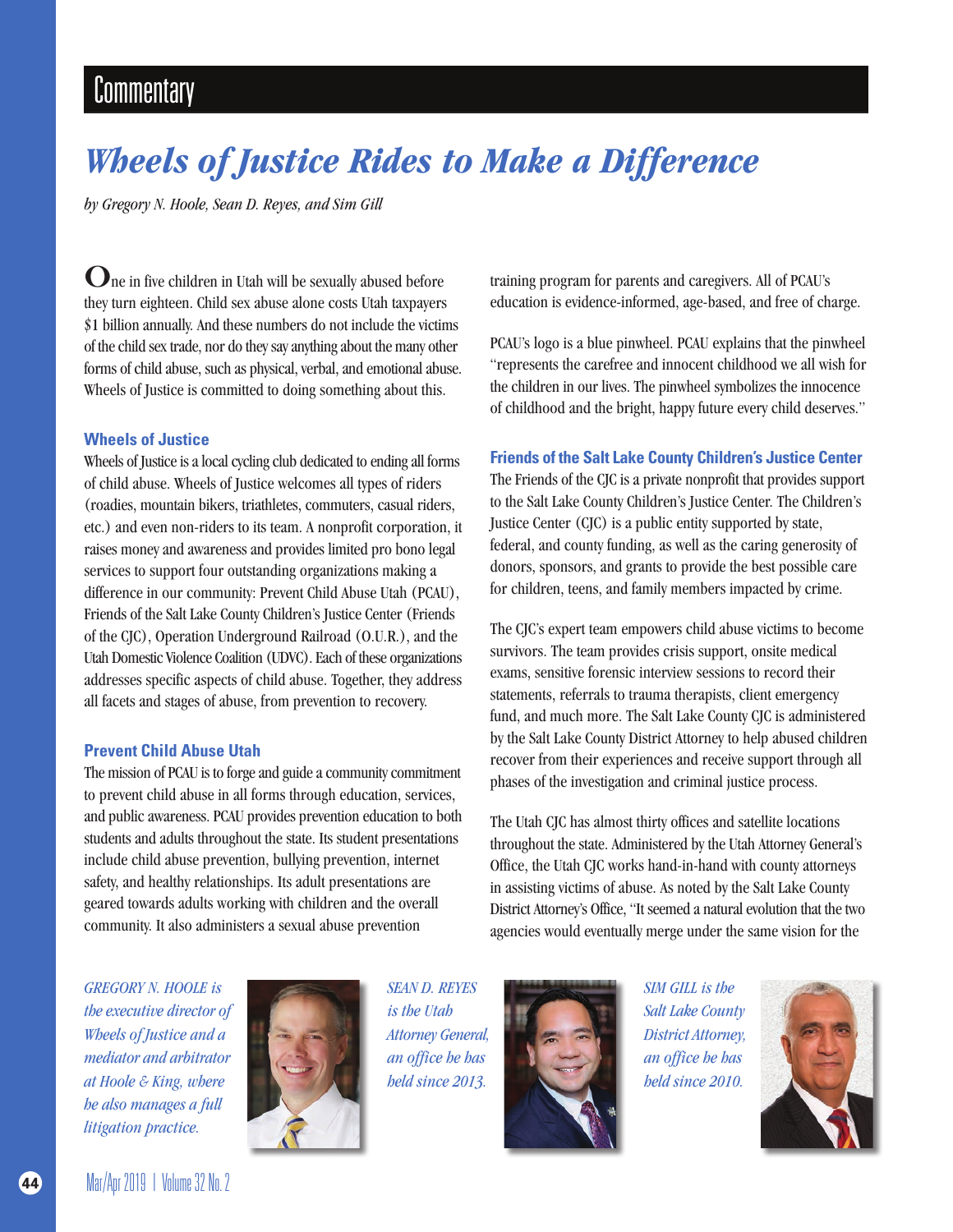benefit of crime victims" to accomplish the District Attorney's goal of "no family violence from cradle to grave." The CJC's yellow butterfly logo represents "the delicate and beautiful nature of childhood, as well as the empowerment that comes with exercising your wings to fly."

#### **Operation Underground Railroad**

O.U.R. takes its name from the "Underground Railroad" network of secret routes and safe houses established in the United States during the early to mid 19th century to help African American slaves escape to free states and Canada with the aid of abolitionists, who were sympathetic to their cause. O.U.R. has taken on this name as it works to put an end to modern slavery in the form of child sex trafficking. O.U.R.'s Underground Jump Team consists of former CIA, Navy SEALs, and Special Ops operatives that lead coordinated identification and extraction efforts to free children.

Utah's Attorney General leads the Secure Strike Force and the Utah Trafficking in Persons Task Force, focusing on ending human trafficking in Utah. Sean Reyes is a passionate supporter of O.U.R. and has gone undercover in various countries as part of O.U.R.'s rescue teams. These operations are always carried out in conjunction with law enforcement throughout the world.

Once victims are rescued, a comprehensive process involving justice for the perpetrators and recovery and rehabilitation for the survivors begins. In the past four years of its existence, O.U.R. has rescued 1,765 victims and assisted in the arrests of more than 858 traffickers around the world.

Although O.U.R.'s work extends throughout the world, human trafficking also exists right here in Utah. This prompted the Utah Attorney General's Office and Governor's Office to issue a proclamation last year declaring January Human Trafficking Prevention Month in Utah. The goal of the declaration – in addition to remembering victims and commending groups and individuals who work to educate and inspire others – is to "protect the inherent worth of each citizen and human being."

### **Utah Domestic Violence Coalition**

A lesser-known form of child abuse occurs when children are exposed to domestic violence between adults. Children who witness domestic violence are at serious risk for long-term physical and mental health problems. Children who witness domestic violence are also six times more likely to be involved in domestic violence relationships themselves in adulthood.